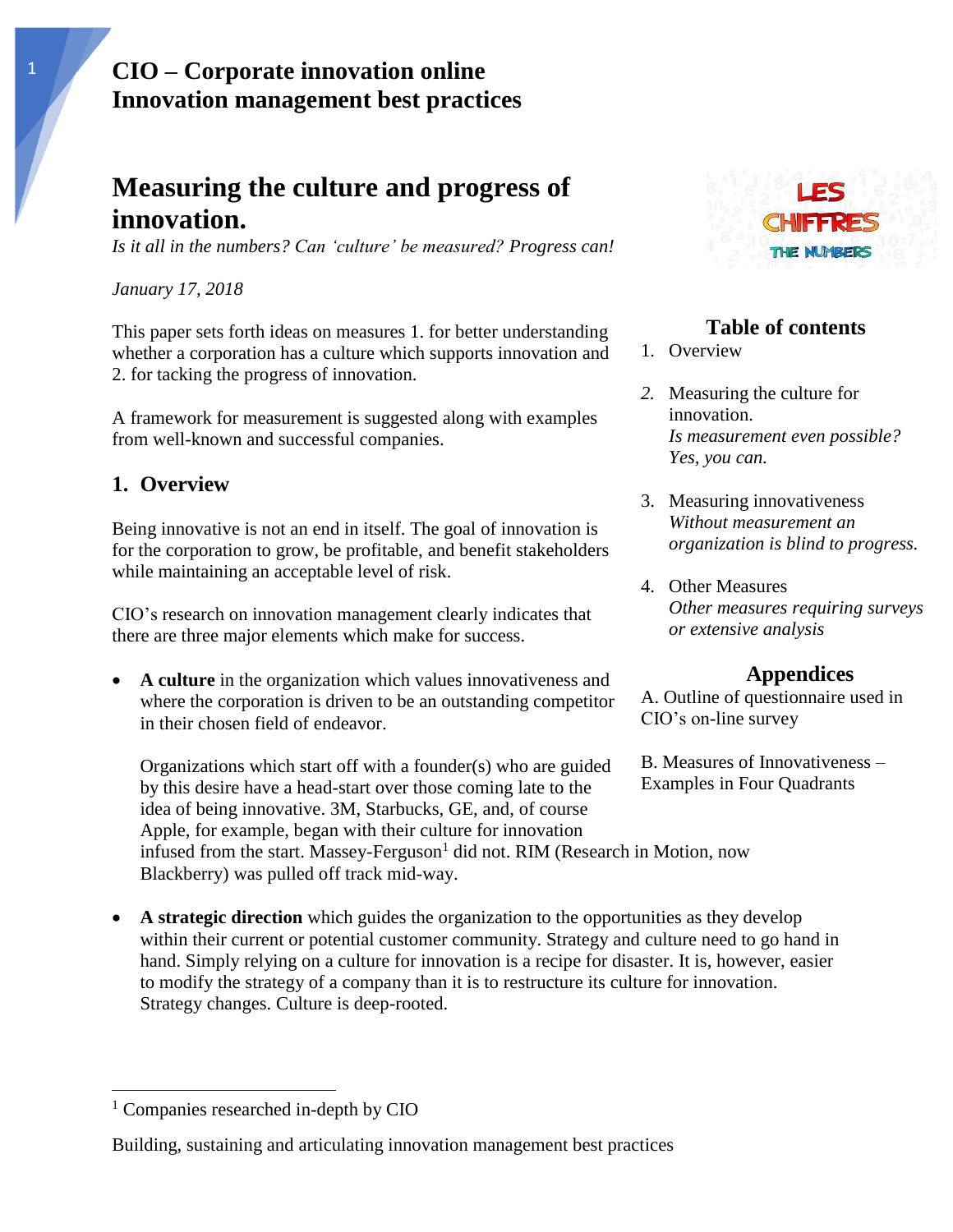• **A means of managing the progress of innovation** within the organization. Whereas innovation can be viewed by some as a black art, i.e. that the surfacing of ideas is willy-nilly and subject to a lot of luck, more recent examinations of how corporations sustain or develop their innovativeness are revealing the presence of a more systematic management process. Without appropriate measurement of progress, there is little understanding of the need for change nor a direction for developing solutions.

A recent study by Booz and Company<sup>2</sup> confirms that this latter element is now an important aspect of innovation.

*"Few companies succeed at innovation without ensuring that adequate processes are in place to generate new ideas, and that those processes are followed in a disciplined fashion".*

This paper addresses two of the three elements; measuring the culture of an organization and a means of measurement the progress of innovation.

#### **2. Measuring the culture for innovation**

*Is measurement even possible? Yes, you can!*

CIO's extensive research on innovation management has concluded that among the twenty-five Factors<sup>3</sup> which either encourage or discourage innovation, there are several Factors which are more important than others. The relevant Factors are classified into three groups; the 'must haves', the 'desirables', and, for lack of a better term, 'others'; not to be forgotten Factors and still important.

#### **The 'Must Haves'**

 $\overline{a}$ 

Based on CIO's research, eight Factors are deemed to be the most important; F#1; management's view of on profits, F#2; management's view of the importance of innovation, F#5; tolerance for failure, F#6; people and their interactions, F#7; career for and recognition of innovators, F#9; tolerance for risk in the planning process, F#12; decision making is broadly based – collaboration and F#14; rewards for innovation. Each of these Factors is discussed below.

Two sources of information provide the data for determining the most important Factors; 1. CIO's on-line survey and 2. in-depth research of highly-successful, idea-intensive companies.

Registrants to the on-line survey provide their opinion on the importance, or not, of each Factor by indicating what constitutes their 'Ideal' situation. For example, the average of all registrants responding to Factor #1 (see below), indicates that there is a desire that management's emphasis be more on thinking longer-term than short-term and that, based on the scale of the response, believe this is an important condition for maintaining a culture for innovation.

 $2$  The Global Innovation 1000: Making Ideas Work

<sup>&</sup>lt;sup>3</sup> For a full description of Factors and the scope of the on-line survey, visit the web site.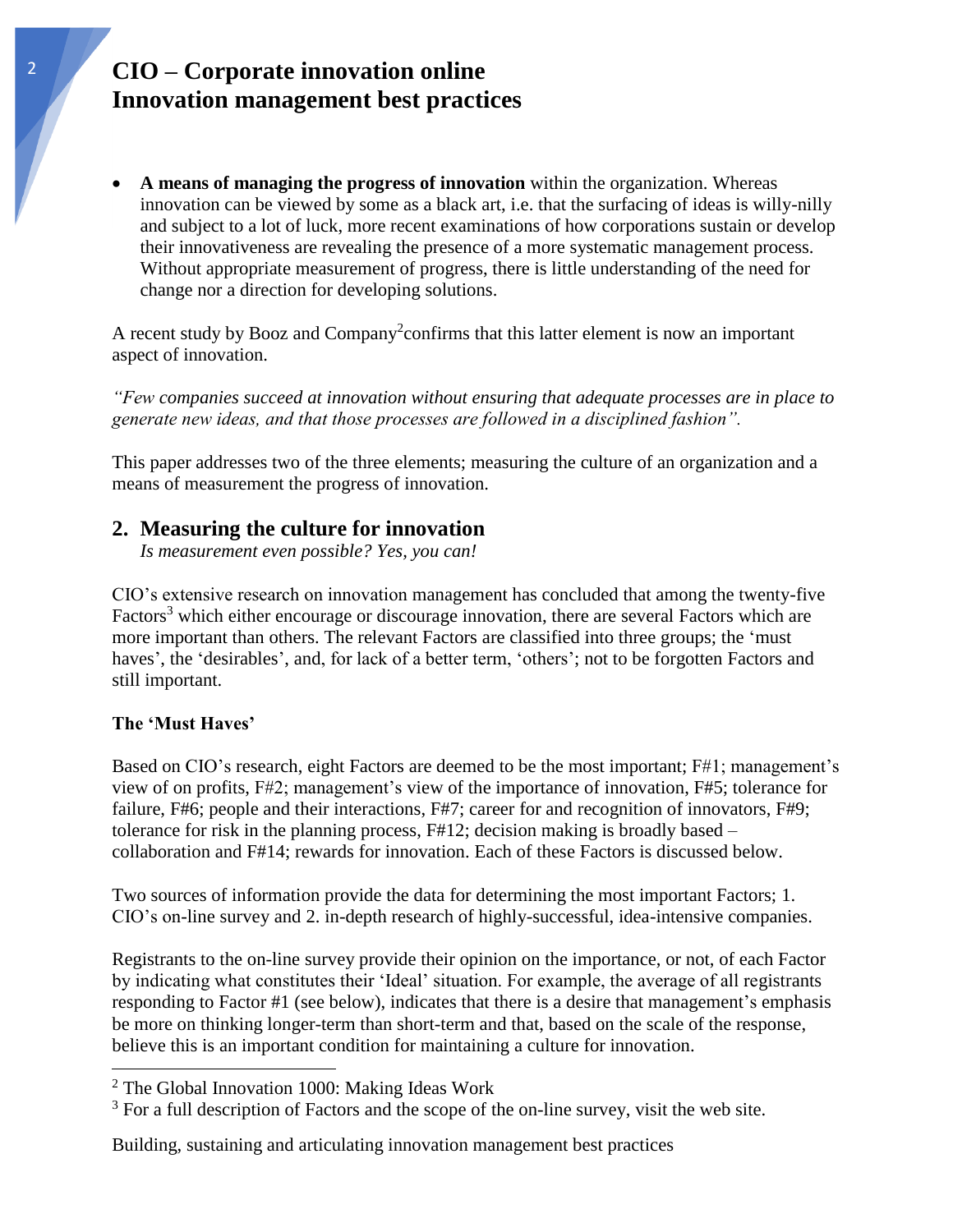Over forty companies' management practices have also been examined, some in more depth that others, and have provided insight into their approach to innovation management.

| Factor                                                                   | Data from on-<br>line survey<br>(12/01/2018) | Edited<br>data | Extreme left of<br>scale             | Extreme right of<br>scale           |
|--------------------------------------------------------------------------|----------------------------------------------|----------------|--------------------------------------|-------------------------------------|
| 1. Management's<br>emphasis is on short-term<br>versus long-term profit. | $2.2^{\circ}$                                | 2.2            | <b>Emphasizes very</b><br>short term | <b>Emphasizes very</b><br>long term |

For each Factor, the data taken directly from the most recent on-line survey is compared to the same data but edited to take account of incomplete registration of opinion which would not show up on the report available to on-line registrants.

Ranked highest of all the Factors included in the 'Must haves', the Desirables, and 'Others' is, according to the 'Ideals' of registrants, the need for management to pay attention to the management of people; F#6. Effective people management sets a climate which is conducive to innovation. CIO's ranking for  $3M<sup>4</sup>$  is '5'.



An analysis of the results for Factor #2, which seeks to question the need for and importance of an explicit interest by management in innovation, provides inconclusive results; i.e. no bias either way. On further examination of the results for Factor #2, the conclusion is that innovation per se had little interest for some respondents while others thought it was important.

| $\vert$ 2. Management explicitly<br>$\log s$ for or has no interest in<br><i>innovation.</i> | $-0.3$ | $-0.4$ | <b>Explicit objectives</b><br>for innovation. | Has no interest in<br>innovation. |
|----------------------------------------------------------------------------------------------|--------|--------|-----------------------------------------------|-----------------------------------|
|----------------------------------------------------------------------------------------------|--------|--------|-----------------------------------------------|-----------------------------------|

Because of researching 3M's management practices, CIO places a value of four on this Factor for 3M. CIO ranks 3M as highest among the companies which have been researched and, for this reason, this Factor is included in the top eight Factors.

The tolerance for failure also provides almost a similar neutral result.

| 5. Management's tolerance for<br>failure or not. | $-0.5$ | $-0.5$ | Very high<br>  tolerance for<br>failure. | Very low tolerance<br>for failure. |
|--------------------------------------------------|--------|--------|------------------------------------------|------------------------------------|
|--------------------------------------------------|--------|--------|------------------------------------------|------------------------------------|

<sup>4</sup> See full report on 3M available on the web site under 'Research'

 $\overline{\phantom{a}}$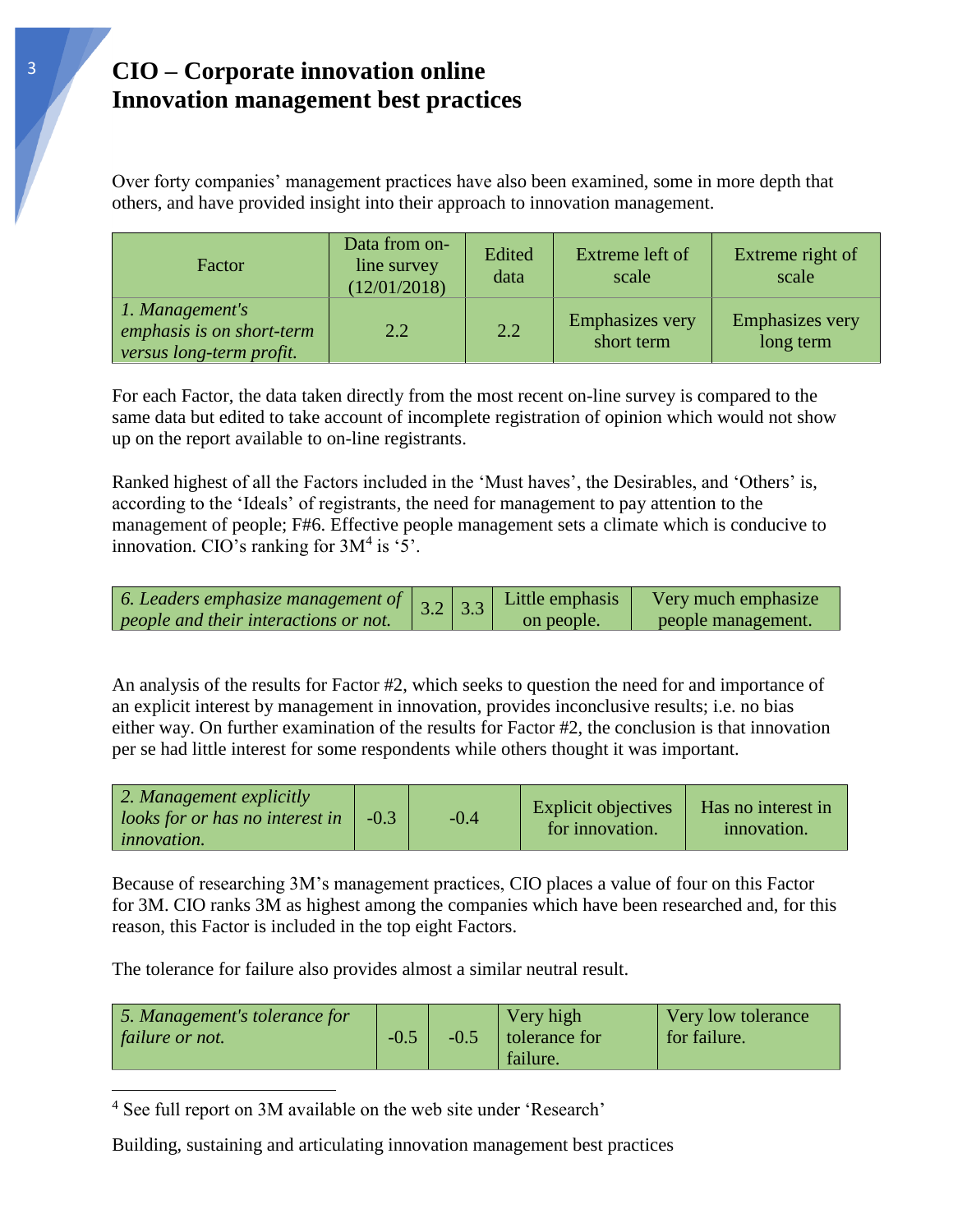Other research conducted by CIO and others has concluded that tolerance for risk is an essential component of innovation. Without risk there is no innovation. Thus, while the results here are inclusive, this Factor is included in the top eight.

The data base includes information from all registrants and therefor represents both private and publics organizations, information from a number of countries and as well as from different levels within their organizations. This explains, in part, the neutral result for Factors number two and five. By parsing the results for those registrants who rate the need for innovation highly versus those who do not, further insight is provided.

Registrants who seek 'management's explicit interest in innovation', i.e. paraphrased, seek to work within an innovative organization, account for sixty-percent of total registrants. Factors #2 and #5 values for this sub group are different from the values associated with total registrants. For this subgroup the scaled ratings are set out below.

Sixty-percent of registrants have a strong bias towards seeking an explicit message from management that their organization should be innovative. That is their 'Ideal'.

| 2. Management explicitly looks for or<br>has no interest in innovation. | $-3.2$ |
|-------------------------------------------------------------------------|--------|
| 5. Management's tolerance for failure<br>or not.                        | $-1.4$ |

Additionally, the tolerance for failure, #5, for this group increases; which is consistent with the sense that innovative involves risk.

The provision of career paths, powers and titles for innovators (F#7) elicited a response which suggests that this is an important Factor for all registrants.

| $2.3$   2.3<br>limited career<br>ladders, powers and titles for<br>careers and<br>recognition.<br>opportunities.<br><i>innovators or not.</i> | 7. Corporation provides career |  |  | Innovators have | Innovators have |
|-----------------------------------------------------------------------------------------------------------------------------------------------|--------------------------------|--|--|-----------------|-----------------|
|-----------------------------------------------------------------------------------------------------------------------------------------------|--------------------------------|--|--|-----------------|-----------------|

| $\vert$ 14. The corporation has specific |               | Mechanisms exist | No mechanisms for |
|------------------------------------------|---------------|------------------|-------------------|
| mechanisms available for                 | $-1.6$ $-1.6$ | for rewarding    | rewarding         |
| rewarding innovation or not.             |               | innovation.      | innovation.       |

Factor #14, elicits a similar response to that for Factor #7, i.e. a desire for more recognition of innovators in terms of rewards, citations or monetary rewards.

Registrants desired more risk assumption in the planning process.

| 9. Management's tolerance for                    |  | Plans have a very Plans have a very                |       |
|--------------------------------------------------|--|----------------------------------------------------|-------|
| $\mu$ uncertainty (as distinct from risk) in the |  | 1.6   1.6   low tolerance for   high tolerance for |       |
| planning process or not.                         |  | risk.                                              | risk. |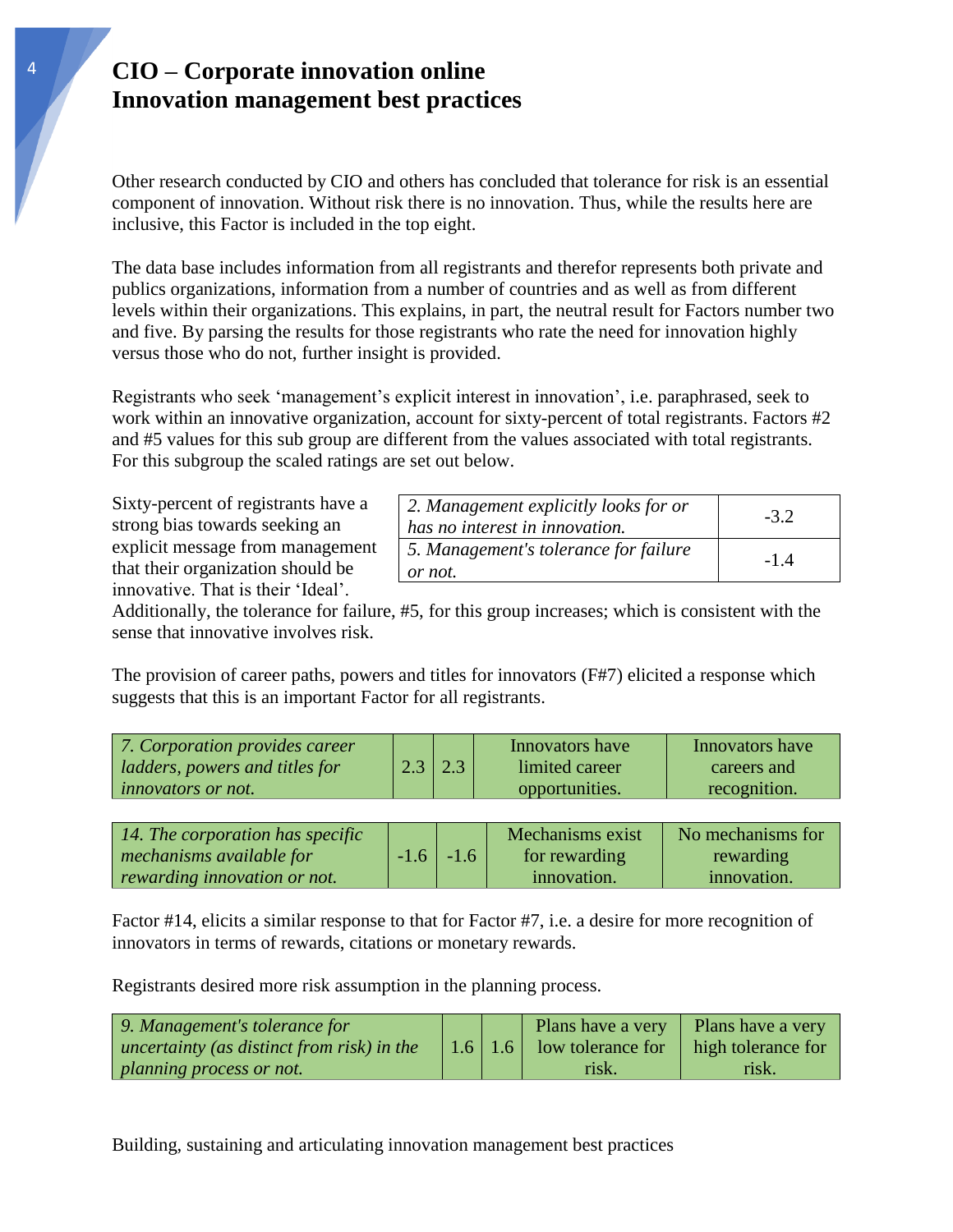Collaboration, represented by Factor #12, was high on the list of desirable characteristics.



The on-line survey also asks the registrant to 'scale' their current situation, i.e. their 'Reality", which is most often reported as less than their "Ideal'. The gap between registrants 'Ideal' and 'Reality' is indicative of their satisfaction or dissatisfaction with their situation and the scale of the gap can suggest a course of action for improving the situation.

Overall, and when completed for a single organization, a business unit or total company, the results can unveil areas of satisfaction or dissatisfaction and act as a guide to improving the management of innovation by focusing on particular initiates.

#### **The 'Desirables'**

Three Factors, with lesser ratings than the above 'must halves', address the characteristic of communication, decentralization and investment in research and development; F#10; intra-firm communications, F#18; little hierarchy, decentralized decision making, and F#23; research and development spending and consistency.

| 10. The style of communication |  | Communication is | Communication is |
|--------------------------------|--|------------------|------------------|
| within the organization.       |  | highly informal. | highly formal.   |

| 18. The organization has a<br>decentralized or centralized<br>hierarchy. | $-0.9$ | $-0.9$ | Highly<br>decentralized<br>hierarchy. | <b>Highly centralized</b><br>hierarchy. |
|--------------------------------------------------------------------------|--------|--------|---------------------------------------|-----------------------------------------|
|--------------------------------------------------------------------------|--------|--------|---------------------------------------|-----------------------------------------|

| 23. The $R\&D$ budget is |                  | R&D spending is much        | <b>R&amp;D</b> spending greatly |
|--------------------------|------------------|-----------------------------|---------------------------------|
| less or more than the    | 1.8 <sub>l</sub> | less than the competition's | exceeds competition's           |
| competition.             |                  | spending.                   | spending.                       |

Factor eighteen addresses the issue of bureaucracy in the organization, often brought about by a resistance to delegating decision making within the organization.

Delegation<sup>5</sup> per se is now being recognized as impacting organizational productivity and innovation. For the first time in its history, the WEF<sup>6</sup> has included 'delegation' in its assessment.

 $\overline{a}$ 

 $<sup>5</sup>$  For a discussion of the importance of delegation, visit the web site.</sup>

<sup>6</sup> World Economic Forum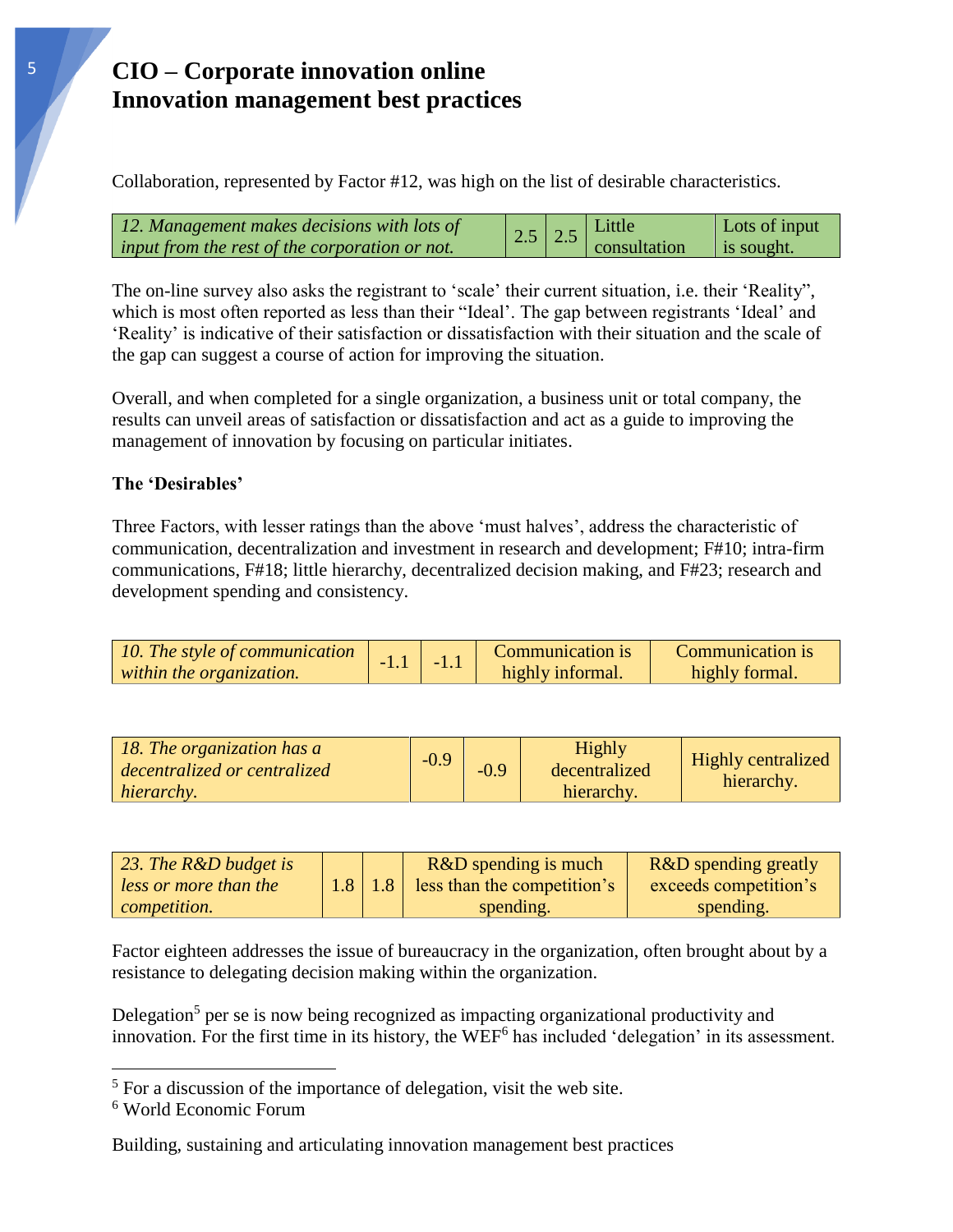Within the 11<sup>th</sup> pillar, which addresses 'business sophistication', there is one element which has caught CIO's attention, namely, the 'willingness to delegate'. Respondents to the WEF survey are asked 'how do you assess the willingness to delegate authority to subordinates. A rating of '1' is to be not willing at all and a rating of '7' means very willing to delegate to 'business management heads and lower-level positions'.

For the last several years, at least since 2012-2013, the rankings have not changed much. Canada was ranked  $8<sup>th</sup>$  in the 2012-2013 report and is currently rated 11<sup>th</sup>. The U.S. is ranked 9<sup>th</sup>. Year after year, Nordic countries are in the top ten. New Zealand slips in at  $6<sup>th</sup>$  currently and Qatar is  $7<sup>th</sup>$ . Mexico is 67<sup>th</sup>. The 'willingness to delegate' is but one of nine elements that contribute to a country's overall ranking for the 11<sup>th</sup> pillar; 'business sophistication'.

Countries such as India – 56<sup>th</sup>, Russian Federation – 78<sup>th</sup>, Argentina – 93<sup>rd</sup>, Armenia<sup>7</sup> – 105<sup>th</sup>, and  $China - 48<sup>th</sup>$ , have not yet, according this report, learned much at all about delegation.

#### **The 'Others'**

 $\overline{a}$ 

Two other Factors make the cut; 1. whether the organization is action or planning oriented and 2, the use of independent work groups – a proxy in many ways for the presence of a decentralized organization.

Factor #15 results are inconclusive, but a further examination of registrant's opinion indicates that approximately fifty-percent of registrants entered a '0' indicating no opinion – or not relevant – for this Factor.

| 15. The organization is<br>planning-oriented versus<br><i>action-oriented.</i> | $-0.3$ | $-.3$ | <b>Organization</b> is prone<br>to planning and<br>analysis. | Organization is prone to<br>action with little<br>planning. |
|--------------------------------------------------------------------------------|--------|-------|--------------------------------------------------------------|-------------------------------------------------------------|
|--------------------------------------------------------------------------------|--------|-------|--------------------------------------------------------------|-------------------------------------------------------------|

| 11. Management discourages or<br>encourages use of independent<br>work groups for special purposes. | $-1.6$ | $-1.7$ | Use of<br>independent work<br>groups is greatly<br>encouraged. | Use of independent<br>work groups is<br>greatly discouraged. |
|-----------------------------------------------------------------------------------------------------|--------|--------|----------------------------------------------------------------|--------------------------------------------------------------|
|-----------------------------------------------------------------------------------------------------|--------|--------|----------------------------------------------------------------|--------------------------------------------------------------|

Factor #11 results are clearly a proxy for whether delegation is an issue. The existence of independent work groups, at least those with significant and defined responsibilities and

 $<sup>7</sup>$  Armenia is admittedly a small country, but personal experience led to its insertion in this paper</sup> as is also the case with Argentina (see an earlier report on innovation in Argentina versus Canada).

Building, sustaining and articulating innovation management best practices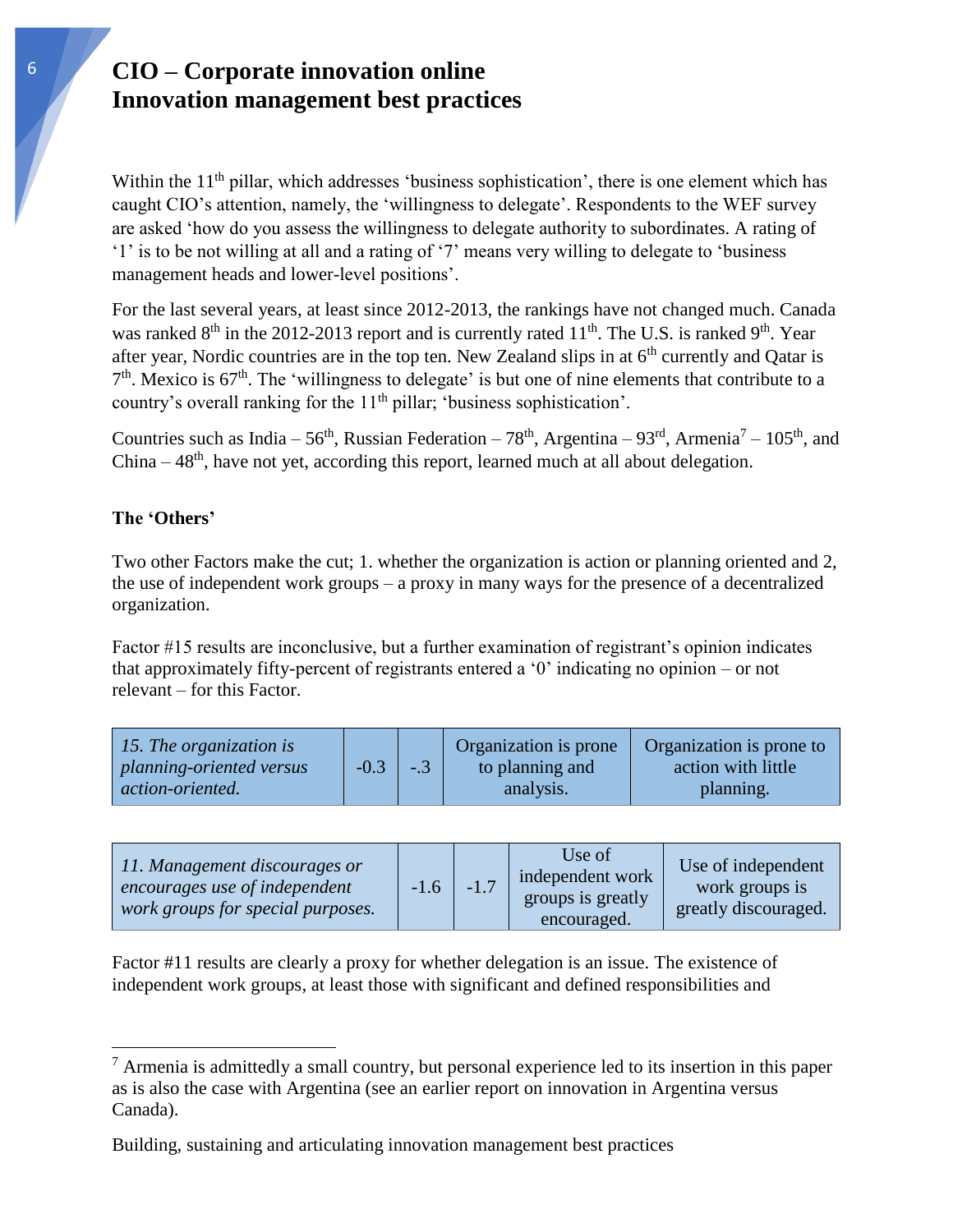accountabilities, are an indication that the organization is willing to delegate and has an objective of limiting bureaucracy.

There are eleven other Factors measured by the on-line survey but none of these were ranked as highly as the thirteen Factors noted above.

Appendix A sets out the full number of Factors involved in the on-line survey. Three Factors, #21, #22, and #24 are intended to set out the 'outcomes' of the current situation i.e. measuring the registrant's opinion of whether the organization has a reputation for innovation, whether this is getting better or worse, and whether innovators are leaving the organization. Taken together, these three Factors provide further insight into the dynamics of the organization.

#### **3. Measuring the progress of innovation**

*Without measurement an organization is blind to progress*

No one would disagree with the idea that the corporation exists to maximize returns for its shareholders having due regard for its full spectrum of stakeholders. Not every corporation chooses to be innovative and that is an acceptable strategy although fraught with potential problems over the longer term.

Copying, or being by desire an imitator or follower, is an alternative to being innovative. Knowing one's own strategy is key.

Most of the companies which CIO has researched want to be the leader in their chosen field. Only one company which was researched, Massey-Ferguson, chose deliberately to be a follower (of John Deere in particular). The strategy was successful for about 150 years until the company succumbed and its brand bought out. RIM (Research in Motion and now named Blackberry) is, as this article paper is being written, attempting to recover its innovative mojo after leading the pack during the early introduction of a new generation of phones.

Innovation, as it is used in this paper, includes the full range of ideas which percolate within a company and need to find a way to surface and be implemented.

Ideas and change come with risk. The four quadrants (next page) suggest a range of low to high risk dependent upon the intended focus of the investment. Investment, while usually thought of in monetary terms includes all resources: time, thought and even emotional energy.

Why worry about metrics of innovation? Phil McKinney<sup>8</sup> perhaps summed up the situation when he stated:

 $\overline{\phantom{a}}$ 

<sup>8</sup> Phil McKinney.com

Building, sustaining and articulating innovation management best practices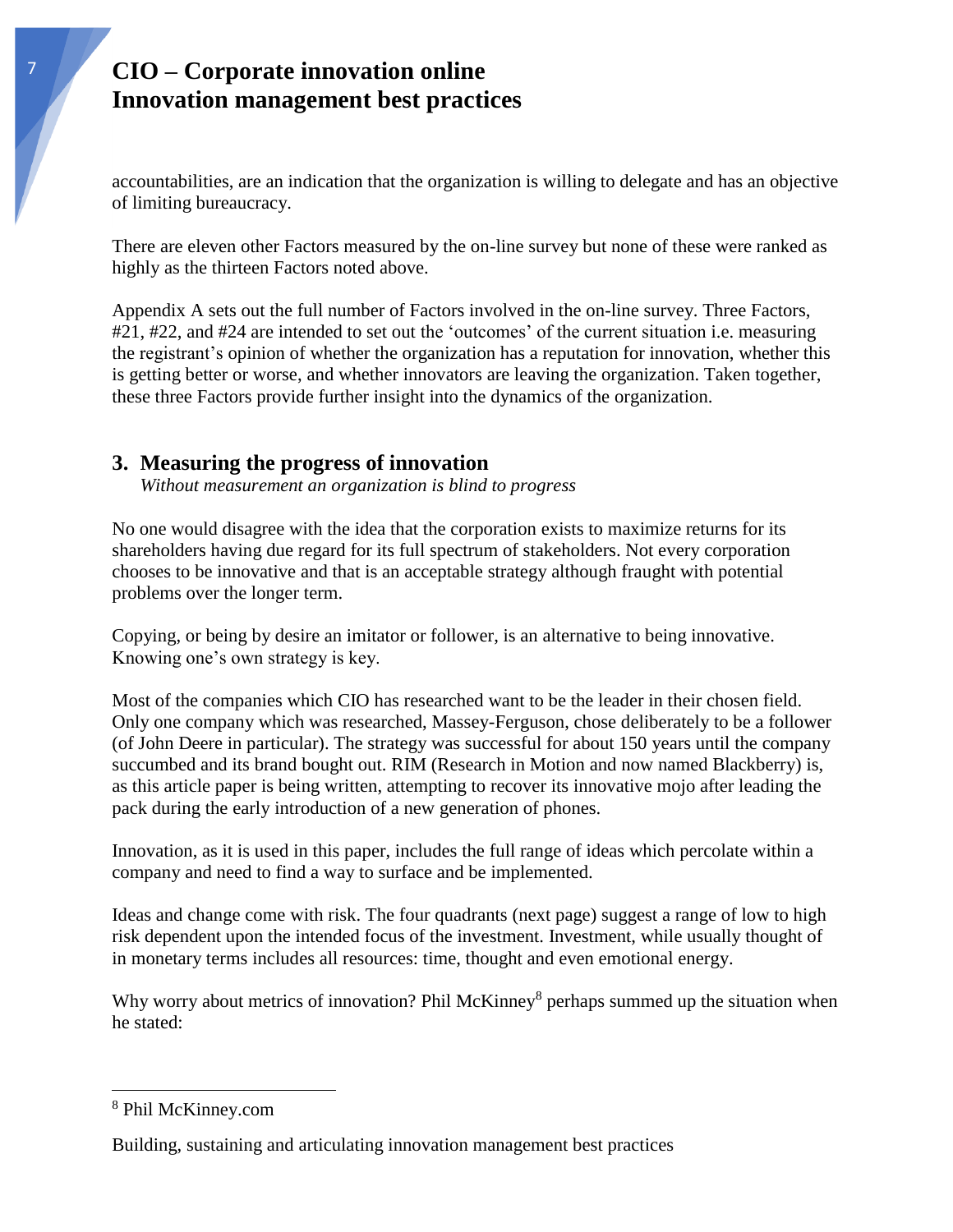*If you set the right metrics, then you're going to have people doing the right actions. Consistency in producing and measuring the innovation metrics will eventually take hold. It eventually will become part of the corporate culture, but you can't give up. Because people work to metrics.*

In other words, metrics play to and impact the culture in the organization.

Decisions concerning metrics work to impact the culture for innovation but gaining the culture takes time and a discipline. Losing an innovative culture takes much less time.

Choosing the right metrics is key to measuring innovativeness. Anyone who has gone through an individual performance review, or business unit review, knows full well the

 $\overline{\phantom{a}}$ 



importance of metrics – whatever they may be. Metrics determine your perceived performance within the organization, the chances of being promoted and extend quickly to the determination of compensation. At the CEO level, especially in these days of short-term thinking, the focus is on share appreciation and growth. Metrics matter at all levels in the organization.

Every measurement of innovative output will have its detractions, but as long as the business model remains the same from year to year, even the simplest of measurements can provide a degree of insight into the effectiveness of innovative activities.

Its relatively easy to measure the innovativeness of some companies but as companies grow and become more complex, the task becomes much more difficult. Other measures are needed, at least at the overall corporate level. No doubt simpler measures can be used in distinct divisions, business units or for individuals, but such information is seldom reported publically.

 $3M$ , a company which CIO has researched<sup>9</sup> at some length and which has, since its inception, emphasized the importance of innovation, gets more complicated to analyze with simple metrics at the corporate level. The complexity, however, has not stopped 3M from emphasizing what it believes are measures of its commitment to measuring the progress of innovation.

• 3M emphasizes its innovativeness in terms of; patents awarded, technology platforms of which there are 46 globally, researchers employed  $(2,673)$  in the 2011 report).

<sup>9</sup> See Profile of 3M at http://www.corporateinnovationonlilne.com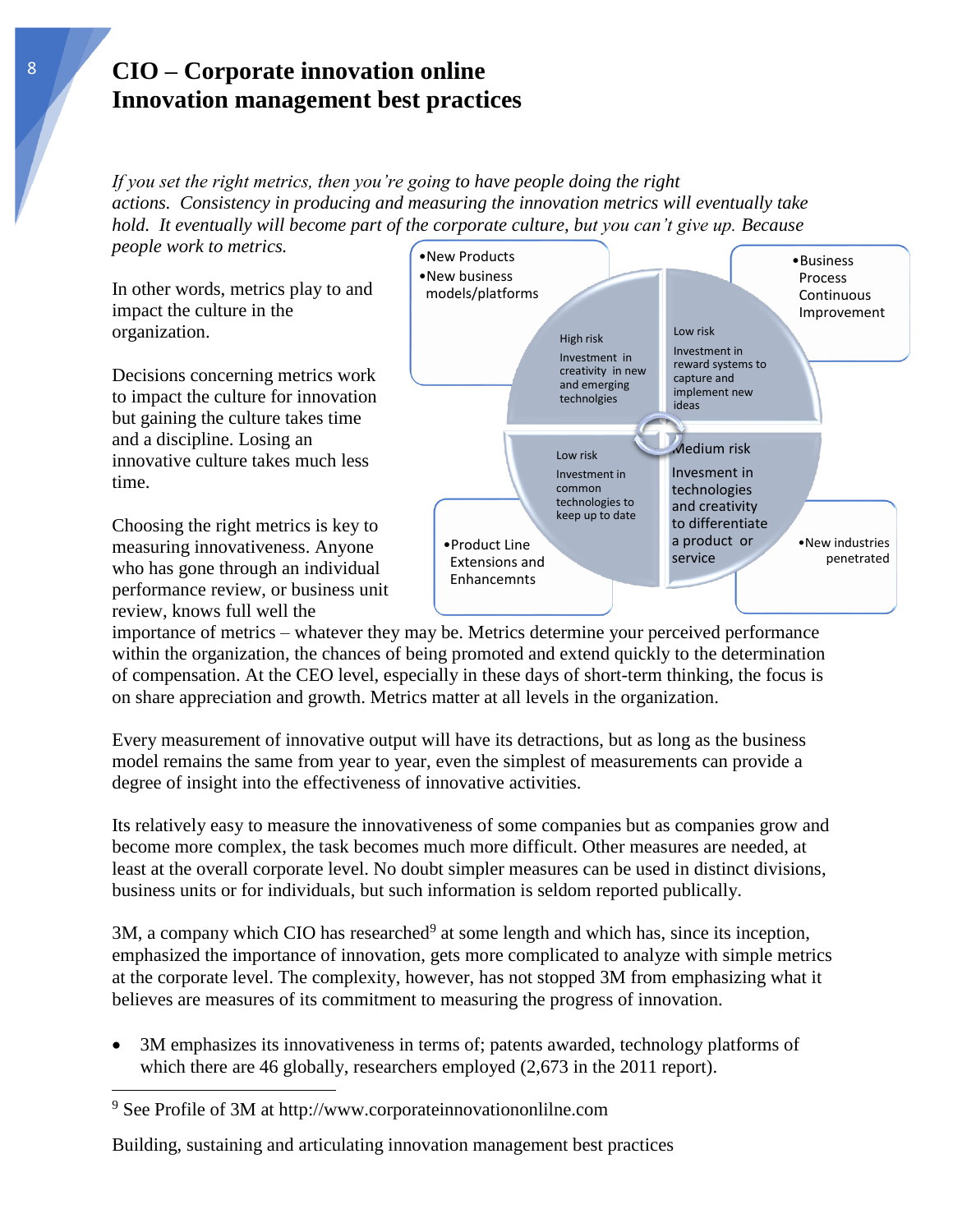- The company currently publishes a report on its 'culture of innovation' replacing an earlier document entitled 'A Century of Innovation which was discontinued during McNerney's watch.
- 3M reports its awards for everything from science initiatives to business awards.
- 3M earned a top spot on Booz & Company's list of most innovative companies for the third consecutive year, ranking No. 3 behind Apple and Google. Booz & Company, a global management consulting firm, surveyed nearly 700 innovation leaders from companies worldwide to determine which companies those leaders see as the most innovative companies in the world, in 2011.
- 3M was named among the top 50 of "The World's Most Attractive Employers" in a survey conducted by research firm Universum. More than 160,000 undergraduate business and engineering students worldwide participated in the survey in 2010.
- 3M has been selected for inclusion in the 2008/09 Dow Jones Sustainability Index that tracks the performance of sustainability-driven companies worldwide. 3M has been included in the index every year since its inception in 1999

That 3M chooses to report on these rewards and recognitions is evidence of its inherent innovativeness and, by implication, its own measurements of the progress of innovation.

Phil McKinney provides a full expose of 3M's use of metrics around research and development spending and its relationship to gross margin.

*This is what I call the "3M Metric". 3M is famous for pushing their executives to embrace the new by putting in place a metric that reinforces the need to constantly re-invent itself. So, what constitutes a new product? Rather that describe what it is, it's easier for me to describe what it isn't. It's not the next generation of an existing product (the next year's model of a car or laptop doesn't qualify) or a line extension (a new flavor of soft drink doesn't qualify).*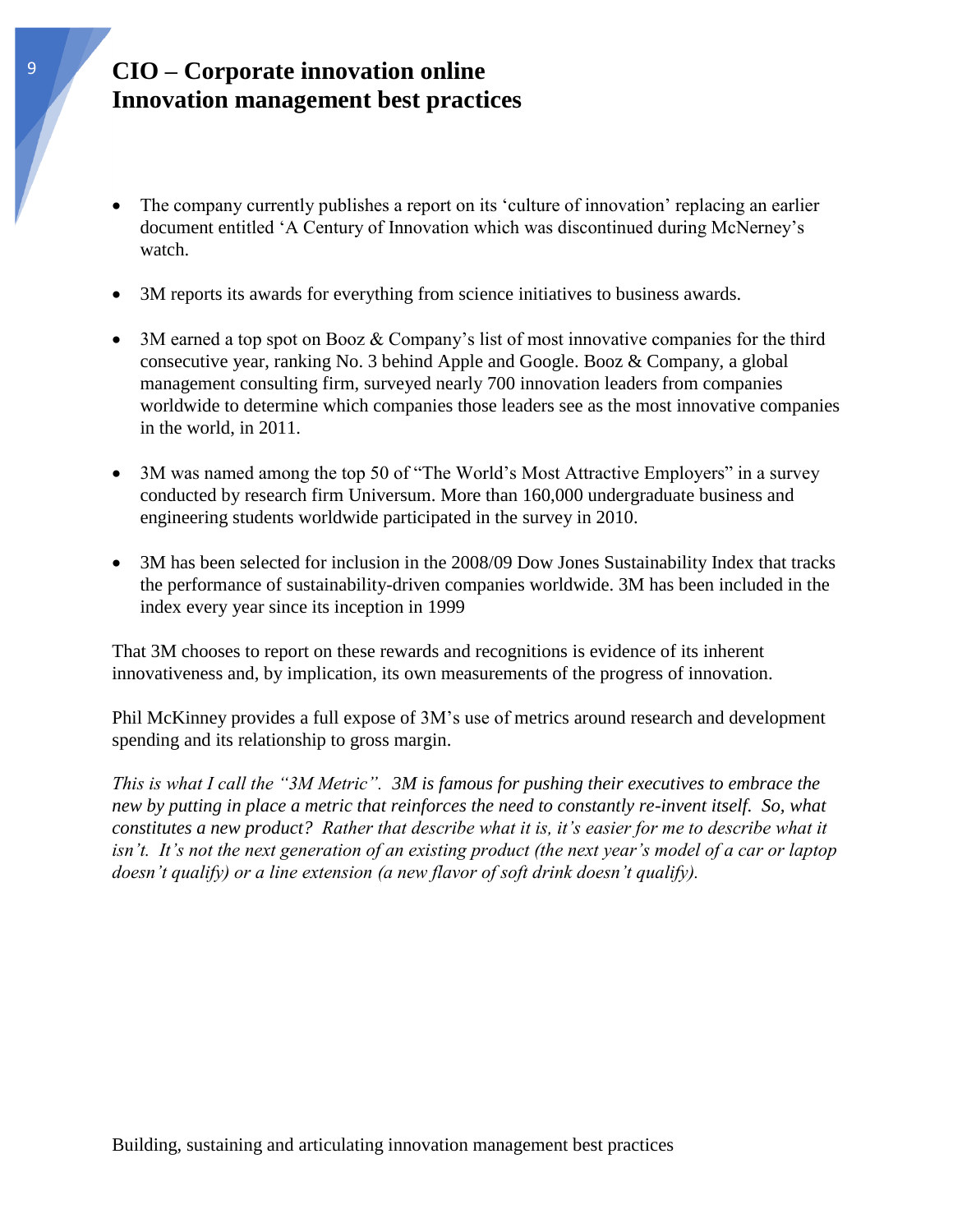It is hardly useful to repeat here what McKinney has already set out; except for one key metric; "percent of revenue from products launched in the last XX years"; a very common measurement of innovativeness**<sup>10</sup>** . The Product Vitality (NPVI) is a good measure of the introduction of new – not legacy – initiatives.

Gross margin divided by spending on research and development is a metric which has been also used by HP **<sup>11</sup>**, but this is a different story. *Why gross margin? The theory is that if you build a better mouse trap, the customer will reward you with a margin premium which will show up in gross margin.*



Picking the right metrics can be made easier by closely analyzing their use by the competition. Find a comparable company and use their choice of metrics as your starting point.

Appendix B sets out examples of measurements which relate to the risk associated with four different types of investment in innovation.

In CIO's experience such a comparison is one of the best ways of introducing almost any kind of change; i.e. by recognizing a potential threat from the competition.

*The Olympic skier Jean-Claude Killy said it best, "The best and fastest way to learn a sport is to watch and imitate a champion."* 

This is a starting point, not the end of the process of selecting an appropriate metric.

John Deere emphasizes its expanded product range and performance enhancements to its engines as well as rewards received from external sources.

*John Deere received a number of medals presented at Europe's largest farm equipment show, eight awards from a leading U.S. agricultural-engineering group and a gold medal earned at an international competition in France. The recognized technologies pertain to advanced steering, tractor implement automation and crop harvesting logistics, among other areas. In addition, the John Deere 7280R was named tractor of the year by European farm-magazine editors.*

Both John Deere and 3M make extensive use of external sources for recognizing innovativeness, at the corporate level. The complexity of their organization did not deter either of these

 $\overline{a}$ 

 $10$  ibid

<sup>&</sup>lt;sup>11</sup> Phil McKinney.com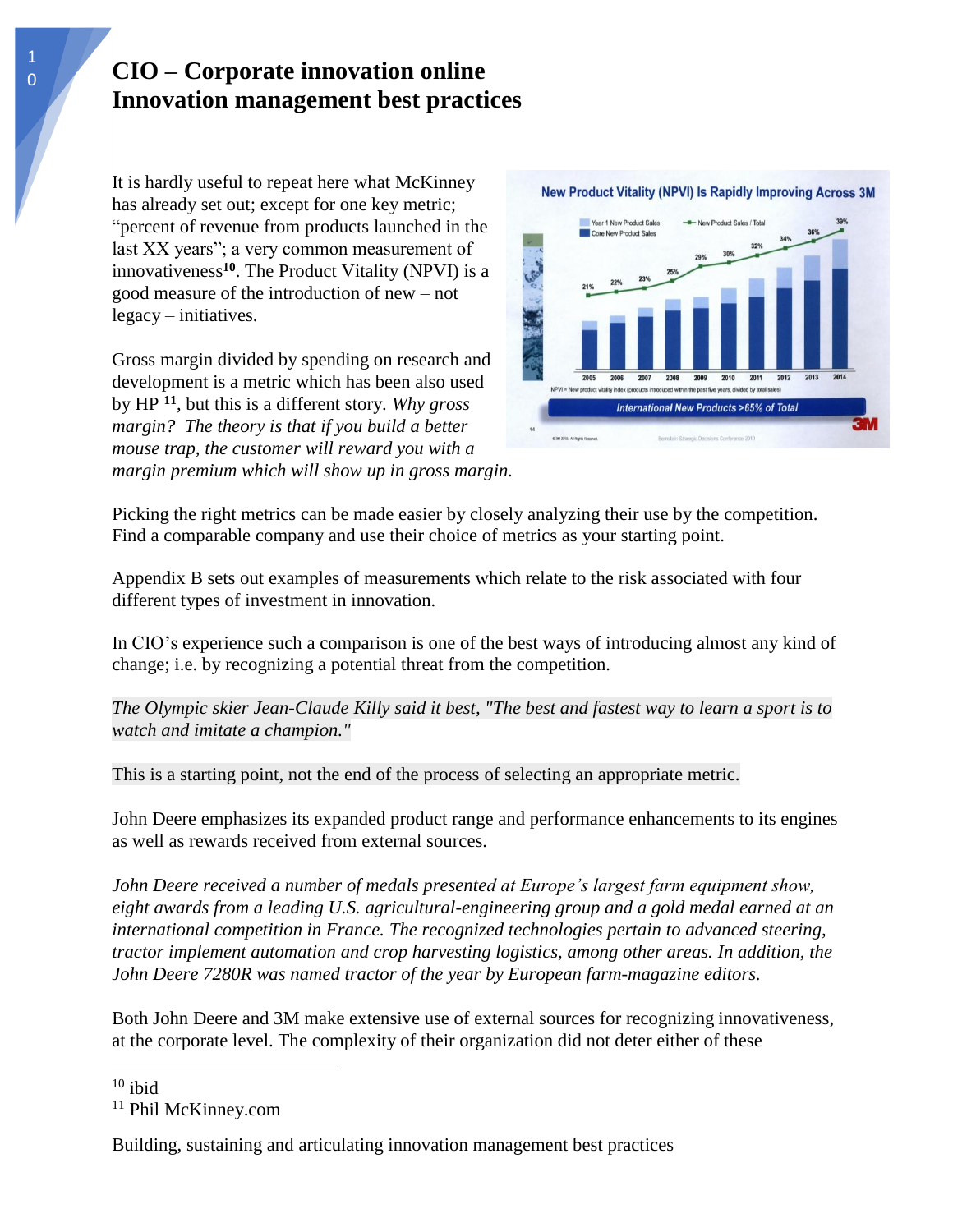companies from communicating the importance of innovation. Rewards are consistent with their internal reward philosophy; i.e. using non-monetary rewards is at least as significant a recognition as monetary.

#### **4. Other measures**

*Other measures requiring surveys or extensive analysis*

There are a variety of ways of measuring innovativeness at least as seen by stakeholders, customers and even employees. Here are a few; some better than others.

- Surveys that provide customers opinion of your company's innovativeness and its brand image – as compared to the competition
- Financial analyst rankings and feedback from investor relations broadcasts to the media.
- Stakeholders' (in this case suppliers, investors, etc.) opinions on the 'innovativeness' of your company compared with their opinion of the competition
- New sales to new customers marks the rate of new customer acquisition reflecting the efforts to enhance the brand.
- Measurements of incidence, or rate of increase, of attractive, internally generated investment opportunities (the size of the pipe line) which come under review by senior management and the Board.
- Increase in the value of intellectual property generated from internally-sourced ideas; augmented by acquisitions of IP from other organizations. The information could be broken out by IP for existing versus new product initiatives.
- Share price premium attributed to the company's reputation for innovativeness.
- Conducting an analysis focused on employee retention and ease of attraction.
- Collaborations and partnerships reflecting the company's reputation for its innovativeness
- The percentage-of- time key executives/Board members spend on innovation as a specific topic of a meeting, seminar or workshop.

For more ideas about improving the management of innovation, please visit the web site; [www.corporateinnovationonline.com](http://www.corporateinnovationonline.com/)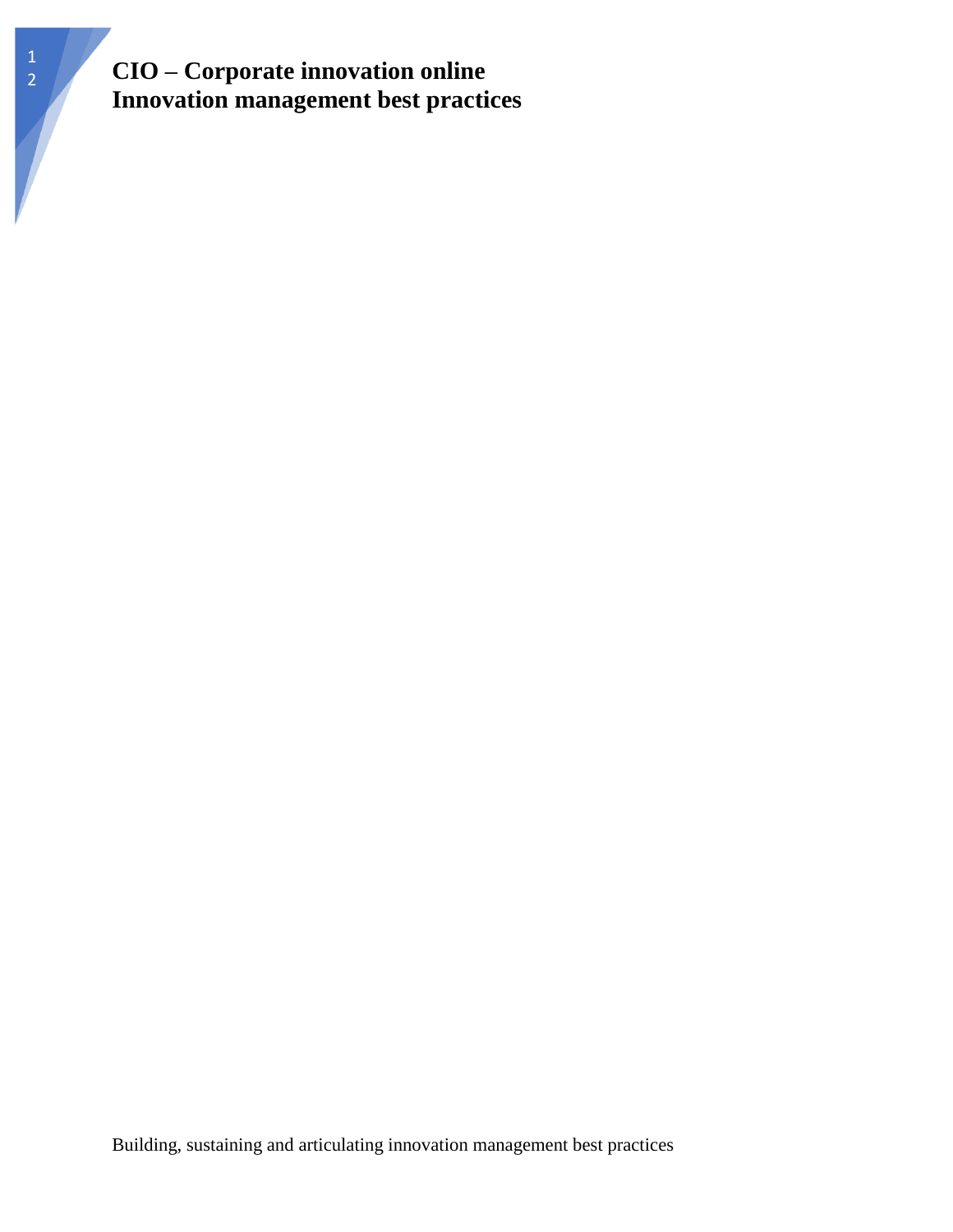# **Outline of questionnaire used in CIO's on-line survey**

| <b>Factor - Question</b>                                                                                                  | Extreme left of scale                                               | Extreme right of scale                                    |
|---------------------------------------------------------------------------------------------------------------------------|---------------------------------------------------------------------|-----------------------------------------------------------|
| 1. Management's emphasis is on short-term versus long-term profit.                                                        | Emphasizes very short term                                          | Emphasizes very long term                                 |
| 2. Management explicitly looks for or has no interest in innovation.                                                      | Explicit objectives for innovation.                                 | Has no interest in innovation.                            |
| 3. Management's has tolerance for mavericks or not.                                                                       | A lot of tolerance.                                                 | Very little tolerance                                     |
| 4. Planning emphasizes rationing resources or identifying opportunities.                                                  | Very much rations resources.                                        | Focus is on identifying opportunities.                    |
| 5. Management's tolerance for failure or not.                                                                             | Very high tolerance for failure.                                    | Very low tolerance for failure.                           |
| 6. Leaders emphasize management of people and their interactions or not.                                                  | Little emphasis on people.                                          | Very much emphasize people<br>management.                 |
| 7. Corporation provides career ladders, powers and titles for innovators or<br>not.                                       | Innovators have limited career<br>opportunities.                    | Innovators have careers and<br>recognition.               |
| 8. Corporation is tolerant towards variances from the corporate norm or<br>not.                                           | Corporation highly tolerates differences.                           | Corporation has little tolerance for<br>differences.      |
| 9. Management's tolerance for uncertainty (as distinct from risk) in the<br>planning process or not.                      | Plans have a very low tolerance for risk.                           | Plans have a very high tolerance for<br>risk.             |
| 10. The style of communication within the organization.                                                                   | Communication is highly informal.                                   | Communication is highly formal.                           |
| 11. Management's discourages or encourages use of independent work<br>groups for special purposes.                        | Use of independent work groups is<br>greatly encouraged.            | Use of independent work groups is<br>greatly discouraged. |
| 12. Management makes decisions with lots of input from the rest of the<br>corporation or not.                             | Little consultation.                                                | Lots of input is sought.                                  |
| 13. Decision process is elaborate and formal versus short and informal.                                                   | Process is short and informal.                                      | Process is elaborate and formal.                          |
| 14. The corporation has specific mechanisms available for rewarding<br>innovation or not.                                 | Mechanisms exist for rewarding<br>innovation.                       | No mechanisms for rewarding<br>innovation.                |
| 15. The organization is planning-oriented versus action-oriented.                                                         | Organization is prone to planning and<br>analysis.                  | Organization is prone to action with<br>little planning.  |
| 16. Management has an open and relaxed attitude towards mergers,<br>acquisitions, joint ventures and divestitures or not. | Very open attitude to mergers and<br>acquisitions.                  | Very closed attitude to mergers and<br>acquisitions.      |
| 17. Management expects people to be totally devoted to the corporation or<br>makes room for personal development.         | Insists all time and effort are devoted to<br>corporate objectives. | Really encourages personal<br>development.                |
| 18. The organization has a decentralized or centralized hierarchy.                                                        | Highly decentralized hierarchy.                                     | Highly centralized hierarchy.                             |
| 19. Resources (budget, personnel, time, etc.) are generally available for new<br>ventures or not.                         | Few resources are ever available.                                   | Resources are generally available.                        |
| 20. Extent of staff involvement (as opposed to line involvement) in the<br>decision process.                              | Little staff involvement in decisions.                              | Lots of staff involvement in decisions.                   |
| 21. Innovators tend to stay with the organization or leave.                                                               | Innovators stay with the corporation.                               | Innovators leave the corporation.                         |
| 22. The organization has or has not an innovative tradition.                                                              | Corporation has not tradition of<br>innovation.                     | Corporation has a fine reputation for<br>innovation.      |
| 23. The R&D budget is less or more than the competition.                                                                  | R&D spending is much less than the<br>competition's spending.       | R&D spending greatly exceeds<br>competition's spending.   |
| 24. Innovation is perceived as decreasing or increasing.                                                                  | Innovation is decreasing rapidly.                                   | Innovation is increasing rapidly.                         |
| 25. Employee organizations discourage or encourage innovation.                                                            | Organizations encourage innovation.                                 | Organizations discourage innovation.                      |